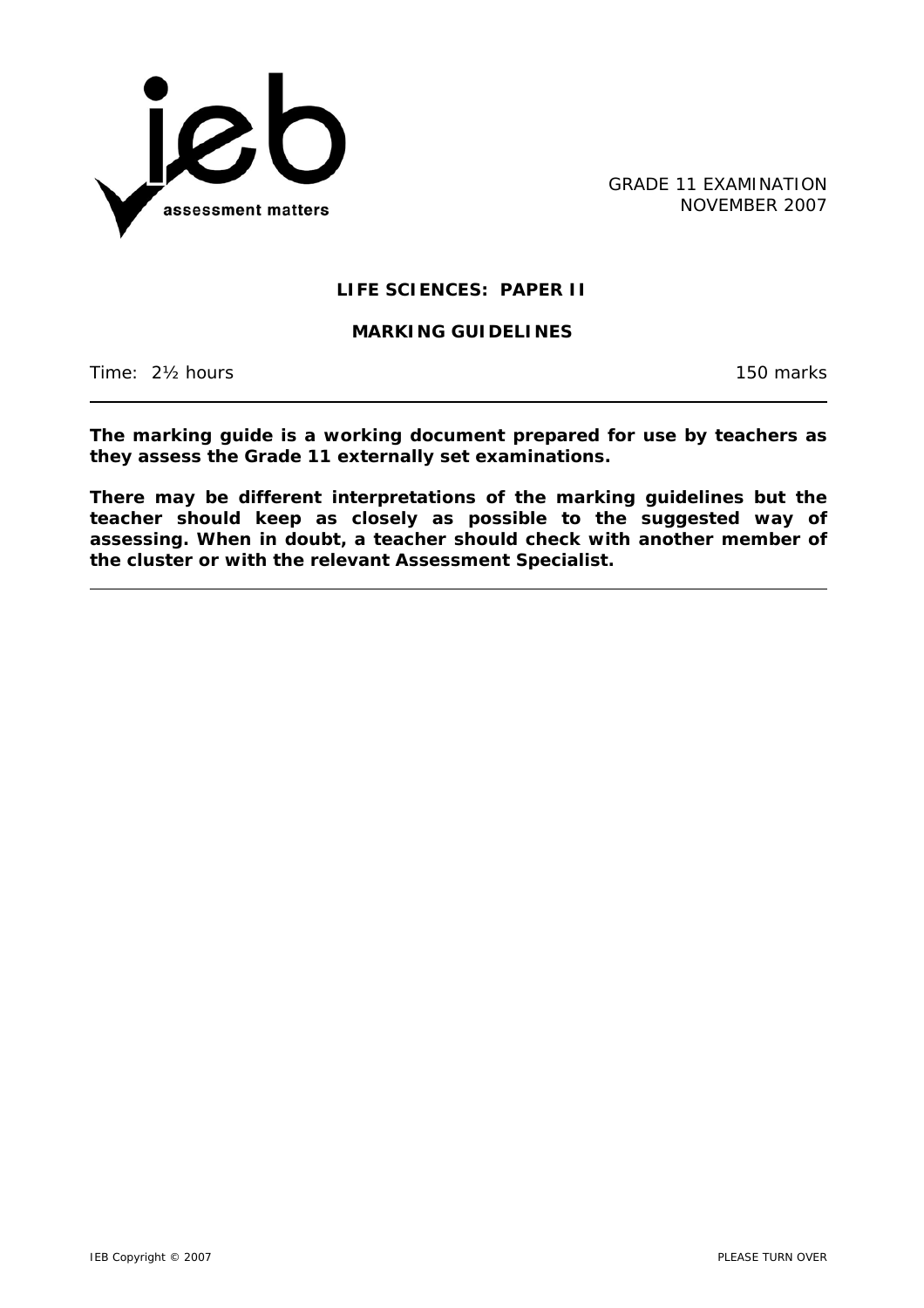# **SECTION A**

Answer all the questions from this section in the spaces provided in this booklet.

# **QUESTION 1**

1.1 Match the description in List X to the term in List Y, by writing the letter of the answer in the space provided.

### **DESCRIPTION TERM**

- [ **G** ] The number of individuals that the environment can support without becoming degraded.
- [B] The struggle for existence between members of a community caused by the limited supply of an essential resource.
- [ **E** ] Green plants that make food by photosynthesis.
- [ **J** ] The type of competition between members of different species.
- [ $\mathsf{D}$ ] Measure of the number of new individuals produced by a population during a certain length of time.
- [A] Group of individuals of the same species living in a particular area at the same time.
- [ **I** ] Factors that affect the size of a population and which depend on the population density.
- [ **F** ] The type of competition between members of the same species.
- [ **H** ] The total amount of energy trapped in plants during photosynthesis.
- [ **C** ] Factors of the environment that affect the size of a population and which do not depend on the population density.

A. Population

B. Competition C. Density-independent

D. Natality

E. Producers

- F. Intra-specific
- G. Carrying capacity
- H. Gross production
- I. Density-dependent
- J. Inter-specific

**[10]**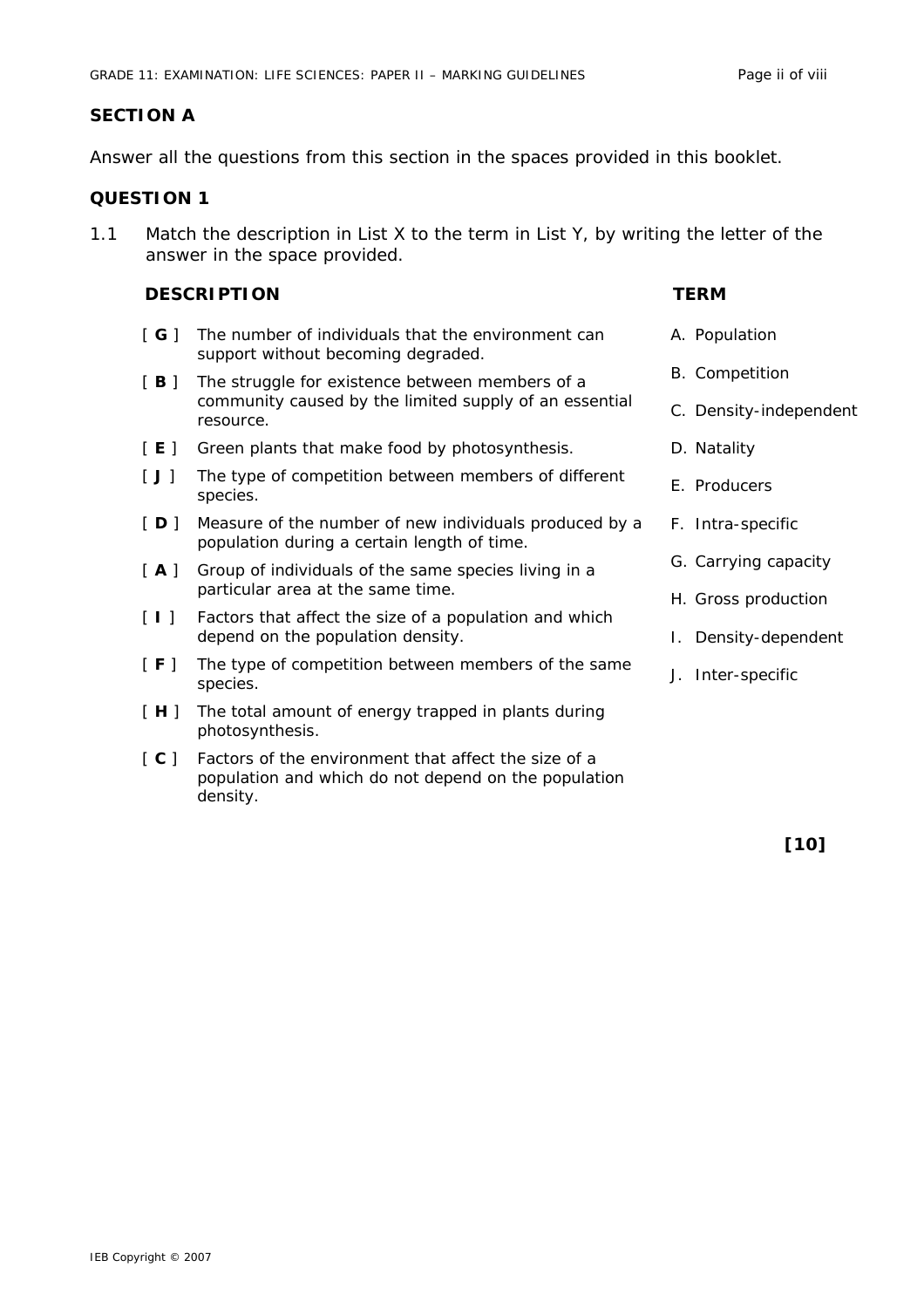|     | <b>Factor being compared</b>                                  | <b>Graph A</b>        | <b>Graph B</b>                              |
|-----|---------------------------------------------------------------|-----------------------|---------------------------------------------|
| 1.  | J-shaped graph shown                                          | No $\checkmark$       | Yes $\checkmark$                            |
| 2.  | Graph shows growth of a K-<br>strategy species                | Yes $\checkmark$      | $No \checkmark$                             |
| 3.  | Graph shows population growth<br>with a decelerating phase    | Yes $\checkmark$      | $No \checkmark$                             |
| 4.  | Graph has a lag phase                                         | Yes $\checkmark$      | Yes $\checkmark$                            |
| 5.  | Population<br>reaches<br>carrying<br>capacity                 | Yes $\checkmark$      | $No \checkmark$                             |
| 6.  | Population growth is affected by<br>environmental resistance  | Yes $\checkmark$      | $No \checkmark$                             |
| 7.  | Graph shows population density                                | No $\checkmark$       | $No \checkmark$                             |
| 8.  | Graph shows human population<br>growth for the last 100 years | $No \checkmark$       | Yes $\checkmark$                            |
| 9.  | Graph has an equilibrium phase                                | Yes $\checkmark$      | No $\checkmark$                             |
| 10. | Name of this type of population<br>growth form                | Logistic $\checkmark$ | Exponential/<br>geometric/<br>Logarithmic √ |

1.3 Choose the correct answer for each of the following multiple choice questions. Write the letter of your choice in the appropriate box below.

|          |   |                |   |                        |                   |                        |              | $10 \times 2$ [20] |                                                                                |
|----------|---|----------------|---|------------------------|-------------------|------------------------|--------------|--------------------|--------------------------------------------------------------------------------|
|          |   |                |   | $\checkmark\checkmark$ | $\sqrt{\sqrt{2}}$ | $\checkmark\checkmark$ | $\checkmark$ | $\checkmark$       |                                                                                |
| Answer   | D | $\overline{A}$ | B | D                      | D                 |                        | B            |                    |                                                                                |
| Question |   |                |   |                        |                   |                        |              |                    | 1.3.1   1.3.2   1.3.3   1.3.4   1.3.5   1.3.6   1.3.7   1.3.8   1.3.9   1.3.10 |

**50 marks**

**Total for Section A: 50 marks**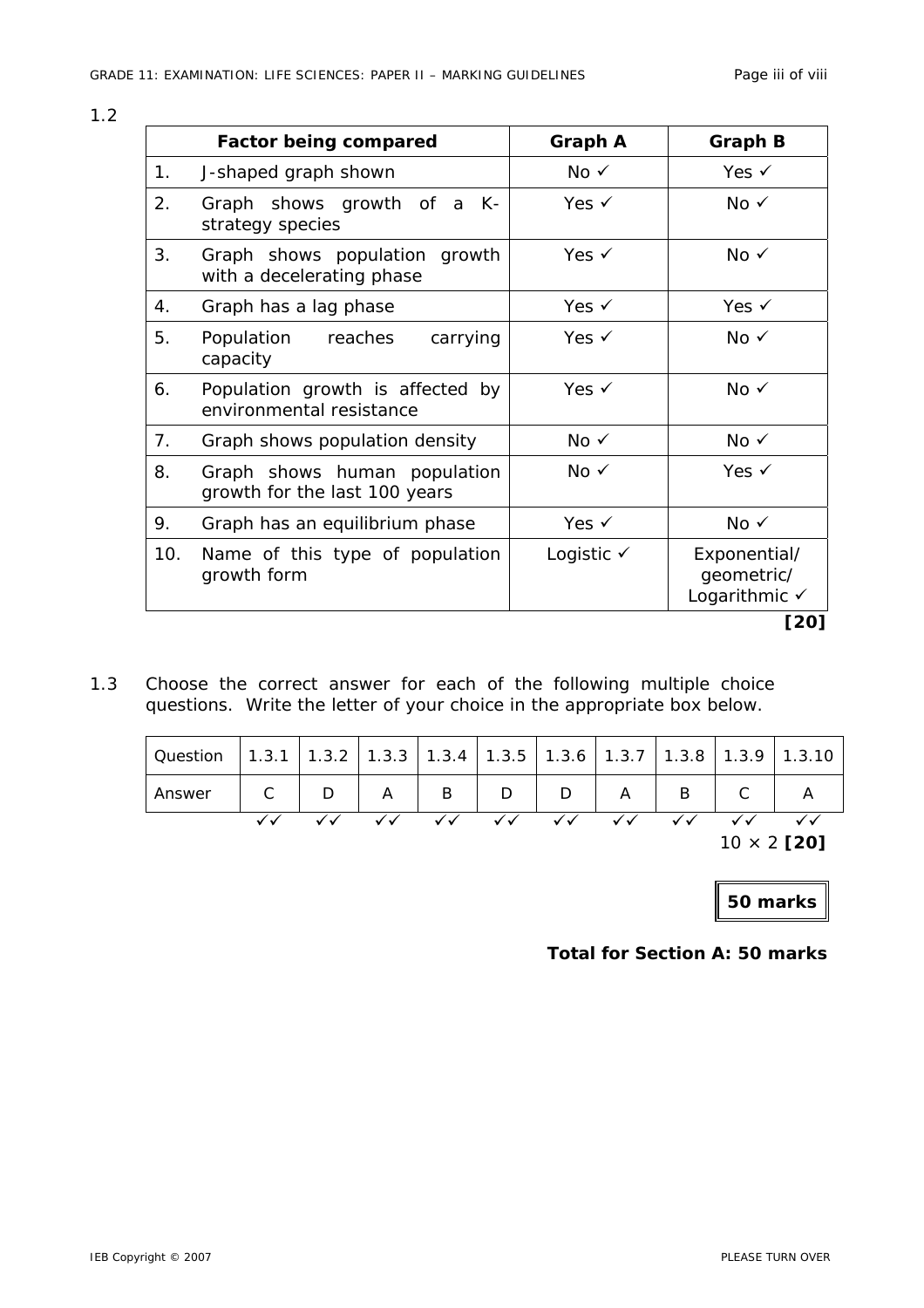#### **SECTION B**

# **QUESTION 2**

| 2.1 | 2.1.1 cat $\checkmark$<br>2.1.2 petrel $\checkmark$ , rats $\checkmark$                       |                                                                              |                              | (3) |
|-----|-----------------------------------------------------------------------------------------------|------------------------------------------------------------------------------|------------------------------|-----|
| 2.2 | There are many of them $\checkmark$<br>They live in the same area $\checkmark$                |                                                                              |                              |     |
|     | They interbreed $\checkmark$                                                                  |                                                                              |                              | (3) |
| 2.3 | Joins all the plotted points $\checkmark$ , line graph $\checkmark$ (on page vi of SECTION A) |                                                                              |                              |     |
| 2.4 | $D -$ disease: $\checkmark$                                                                   | $S -$ shooting: $\checkmark$                                                 | $T -$ trapping: $\checkmark$ |     |
|     | at 1977                                                                                       | at 1986                                                                      | at 1996                      | (3) |
| 2.5 |                                                                                               |                                                                              |                              | (3) |
| 2.6 |                                                                                               | By recording how many cats they saw $\checkmark$ ; direct count $\checkmark$ |                              | (2) |

2.7 All three activities were necessary to eliminate the cats. Disease on its own had some effect; shooting helped to further reduce the cat numbers but trapping was also necessary to completely eradicate the cats. (4)

| Marks          | Performance criteria                                        |  |  |
|----------------|-------------------------------------------------------------|--|--|
| -4             | Explains that all 3 activities were required, mentioning    |  |  |
|                | the relative success of each                                |  |  |
| $\overline{3}$ | Explains that 2 activities were required, mention relative  |  |  |
|                | success of each                                             |  |  |
| $\mathcal{P}$  | Explains that 1 activity was required, mention its relative |  |  |
|                | <b>SUCCESS</b>                                              |  |  |
|                | Names one/two/three activities, no explanation given        |  |  |

## **[20]**

#### **QUESTION 3**

- 3.1 Today there is a greater number  $\checkmark$  and variety  $\checkmark$  of industries than 30 years ago. (2)
- 3.2 30 years ago there was little industry  $\checkmark$  and therefore little pollution  $\checkmark$ . Today, there is much more pollution  $\checkmark$ , having come from the increased  $industry \checkmark$ . (4)
- 3.3 The area of indigenous vegetation today is much less than 30 years ago  $\checkmark$ . With low-income housing having been established on the area of indigenous plants, many plants would have been destroyed  $\checkmark$ , reducing the number that could be used for medicinal  $\checkmark$  and cultural and other purposes. (3)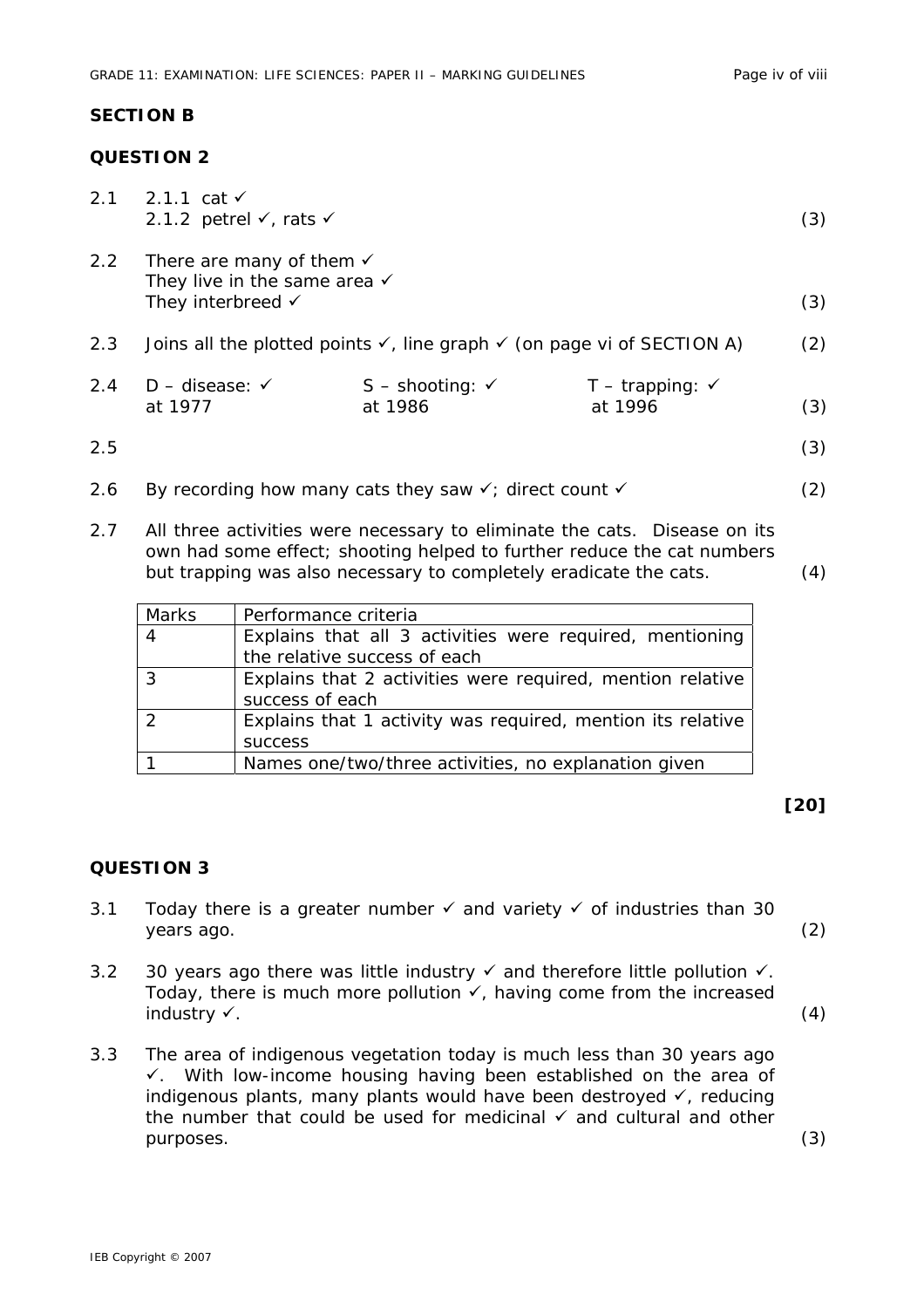3.4 *Housing area to be named* + *3 reasons should be given* 

|     |                                                                                                                                                                                                                                                      | House area $\checkmark$ : services such as water $\checkmark$ , sewage disposal $\checkmark$ , electricity<br>$\checkmark$ , roads $\checkmark$ , transport $\checkmark$ , etc. are provided (3 reasons<br>must be given)                                                                            |             |
|-----|------------------------------------------------------------------------------------------------------------------------------------------------------------------------------------------------------------------------------------------------------|------------------------------------------------------------------------------------------------------------------------------------------------------------------------------------------------------------------------------------------------------------------------------------------------------|-------------|
|     | <b>OR</b>                                                                                                                                                                                                                                            |                                                                                                                                                                                                                                                                                                      |             |
|     | Shack area √                                                                                                                                                                                                                                         | there is little pollution $\checkmark$ from the factories because the<br>area is out $\checkmark$ of direct wind-blown pollution $\checkmark$ ; this is<br>the only affordable area $\checkmark$ , one could "live off the land"<br>by collecting wattle wood $\checkmark$ (3 reasons must be given) | (4)         |
| 3.5 | $B \checkmark$                                                                                                                                                                                                                                       |                                                                                                                                                                                                                                                                                                      | (1)         |
| 3.6 | $A \checkmark$                                                                                                                                                                                                                                       |                                                                                                                                                                                                                                                                                                      | (1)         |
| 3.7 |                                                                                                                                                                                                                                                      | How long have you lived in the area? $\checkmark$<br>Where is your house in the low-income area? $\checkmark$<br>Which factory blows smoke onto your house?<br>Do you suffer any chest problems? √<br>How many people are suffering chest problems? $\checkmark$ , etc.                              |             |
|     | housing area.                                                                                                                                                                                                                                        | The question must be linked to any aspect of air pollution produced by<br>the factories or any other source in areas west of the low-income                                                                                                                                                          |             |
|     | Heading for list is given √                                                                                                                                                                                                                          | e.g. How air pollution affects me<br>Answers are in question format √                                                                                                                                                                                                                                | (5)<br>[20] |
|     | <b>QUESTION 4</b>                                                                                                                                                                                                                                    |                                                                                                                                                                                                                                                                                                      |             |
|     |                                                                                                                                                                                                                                                      | 4.1 It lies between Jinja and Kampala v in Uganda v                                                                                                                                                                                                                                                  | (2)         |
| 4.2 | Trees have been cut down to provide land for agriculture $(v)$<br>Trees have been cut down for illegal saw mill operations $(v)$<br>Illegal logging has been done √<br>Reference to politicians' companies also acceptable<br>1 mark for each answer |                                                                                                                                                                                                                                                                                                      | (3)         |
| 4.3 | Model answer:<br>to follow it                                                                                                                                                                                                                        | 51 ha/7 000 ha $\times$ 100 $\times$ = 7,3 $\times$ % f $\times$<br>Pupil must show working; whatever its nature the marker must be able                                                                                                                                                             | (4)         |
| 4.4 | resulting in lowered rainfall √                                                                                                                                                                                                                      | Water cycle will be negatively affected √<br>With trees cut down, transpiration/evaporation will be reduced $\checkmark$<br>There will be little condensation, therefore little cloud formation √                                                                                                    | (4)         |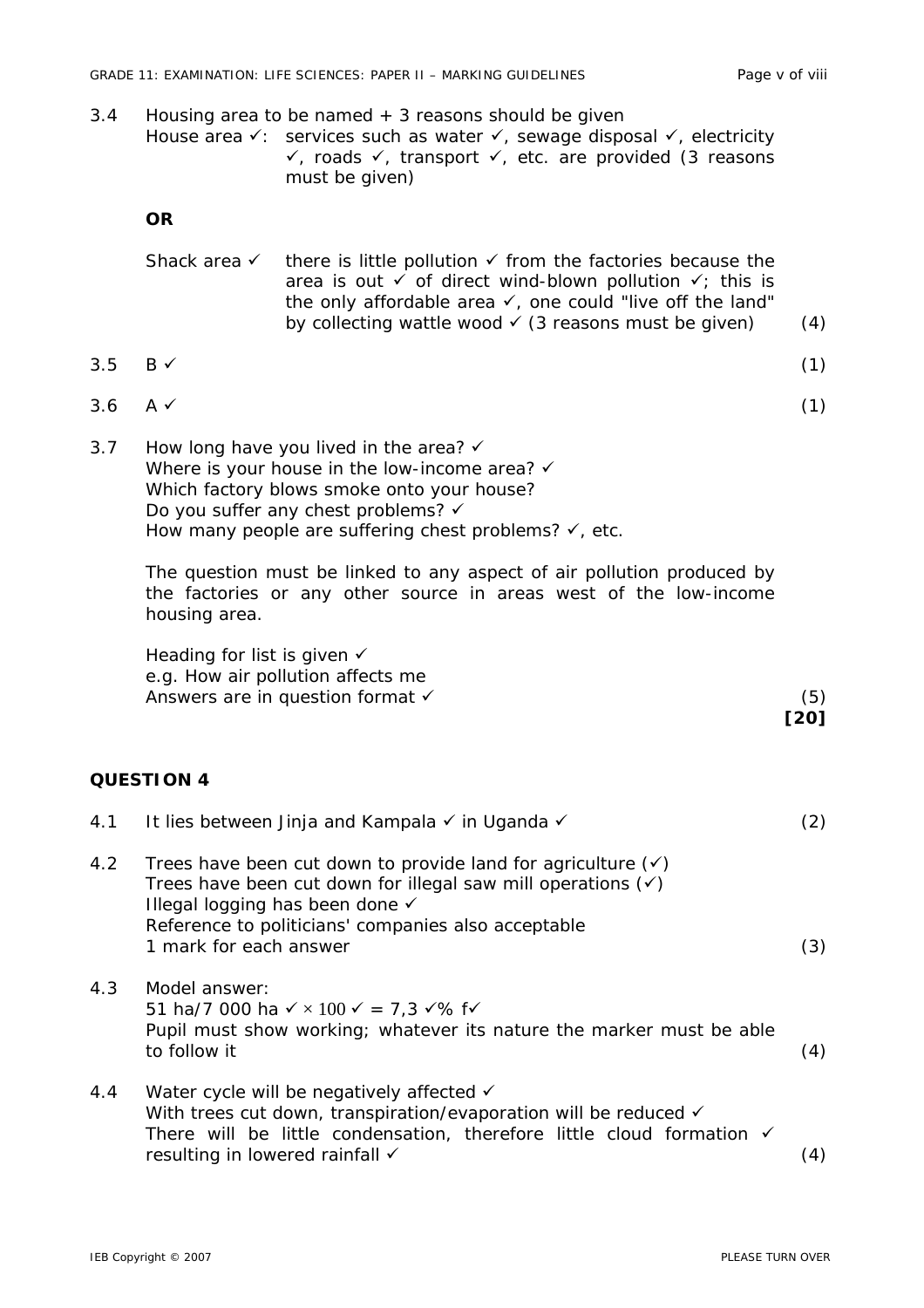#### 4.5 Model answer:

Nitrates are used as crop fertilisers<br> $\downarrow$ Soil with nitrates washes into rivers feeding into Lake Victoria  $\mathbf{I}$ Nitrates cause surface algae to grow and cover water surface  $\downarrow$ Algae die, decomposition uses up oxygen in water  $\downarrow$ Fish die and numbers drop (7) (7)

#### **OR**

 $\downarrow$ 

 $\downarrow$ 

 $\downarrow$ 

Nitrates are used as crop fertilisers

Soil with nitrates washes into rivers feeding into Lake Victoria

Nitrates cause surface algae to grow and cover water surface

 $\downarrow$ Water plants get no light so cannot photosynthesise

 $\downarrow$ Little/no plant food available for fish

Fish die and numbers drop

| Assessment:                                                  |           |
|--------------------------------------------------------------|-----------|
| statements written in point form                             | 1/O       |
| statements are separated by arrows                           | 1/O       |
| statements are in logical order                              | 1/O       |
| statements are explanatory                                   | 4/3/2/1/0 |
| Note: Flow chart does not have to be vertical as shown above |           |

**[20]** 

## **QUESTION 5**

| 5.1 | 5.1.1 Zebra, wildebeest, buck, etc. herbivore √                                                                                                                                                                                        | (1) |
|-----|----------------------------------------------------------------------------------------------------------------------------------------------------------------------------------------------------------------------------------------|-----|
|     | 5.1.2 In the wet season $\checkmark$ , hyenas feed as scavengers $\checkmark$ on prey caught<br>by lions                                                                                                                               |     |
|     | In the dry season $\checkmark$ , they become predators $\checkmark$ on small animals                                                                                                                                                   | (4) |
|     | 5.1.3 The dominant females are easily able to get a mate, therefore can<br>reproduce $\checkmark$ . They are able to get more food $\checkmark$ than subordinate<br>females, so their offspring have very good chances of surviving to |     |
|     | maturity $\checkmark$                                                                                                                                                                                                                  | (3) |
| 5.2 | 5.2.1 Independent variable: fanning periods per hour √<br>Dependent variable: hatching success √                                                                                                                                       | (2) |
|     | 5.2.2 As the number of fanning periods per hour $\checkmark$ increases $\checkmark$ so does<br>the hatching success $\checkmark$                                                                                                       |     |
|     | Note: Unit needs to be mentioned for candidate to get 3 marks                                                                                                                                                                          | (3) |
|     | 5.2.3 For best success rate, there should be a low fanning bout duration<br>√√, and it should be of high fanning bout frequency √√                                                                                                     | (4) |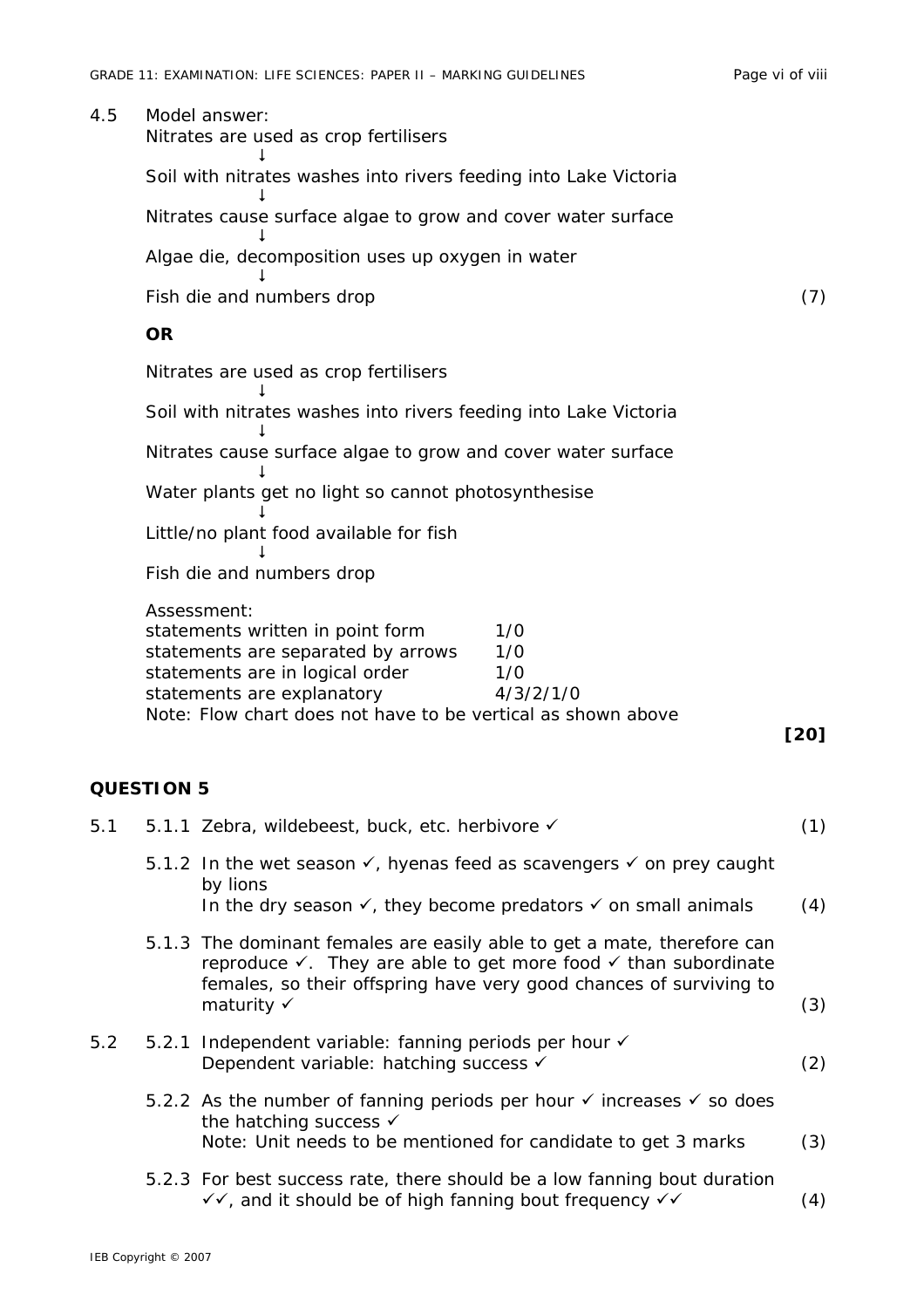- 5.2.4 (a) Using sight  $\checkmark$  (accept using touch by pressure of water) (1)
	- (b) Sight is possible the best sense to use in water  $\checkmark$  as others may not be able to be "transmitted" easily  $\checkmark$  (2) OR touch or pressure from water movement is possible because fish have a lateral line system that can detect pressure changes from the fanning in the water  $\checkmark\checkmark$ **[20]**